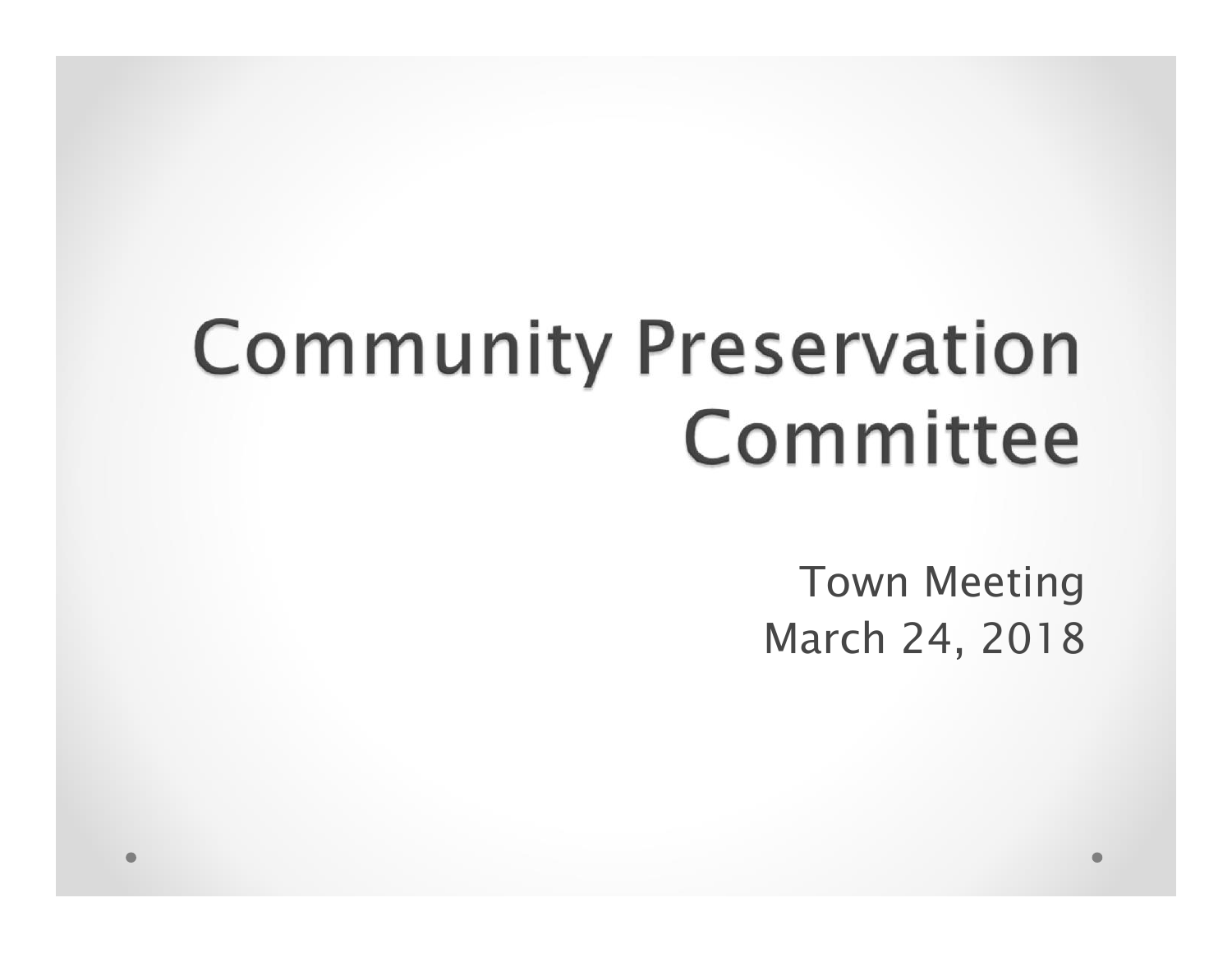# **CPC Members**

**Craig Donaldson - Selectmen's Appointment Lucretia Giese - Historical Commission Evan Gorman-Housing Commission Margaret Olson - Planning Board Andrew Payne - Finance Committee Virginia Reiner-Parks and Recreation Committee Richard Selden - Conservation Commission John Valpey - Selectmen's Appointment Eric Zimmerman, Chair – Selectmen's Appointment**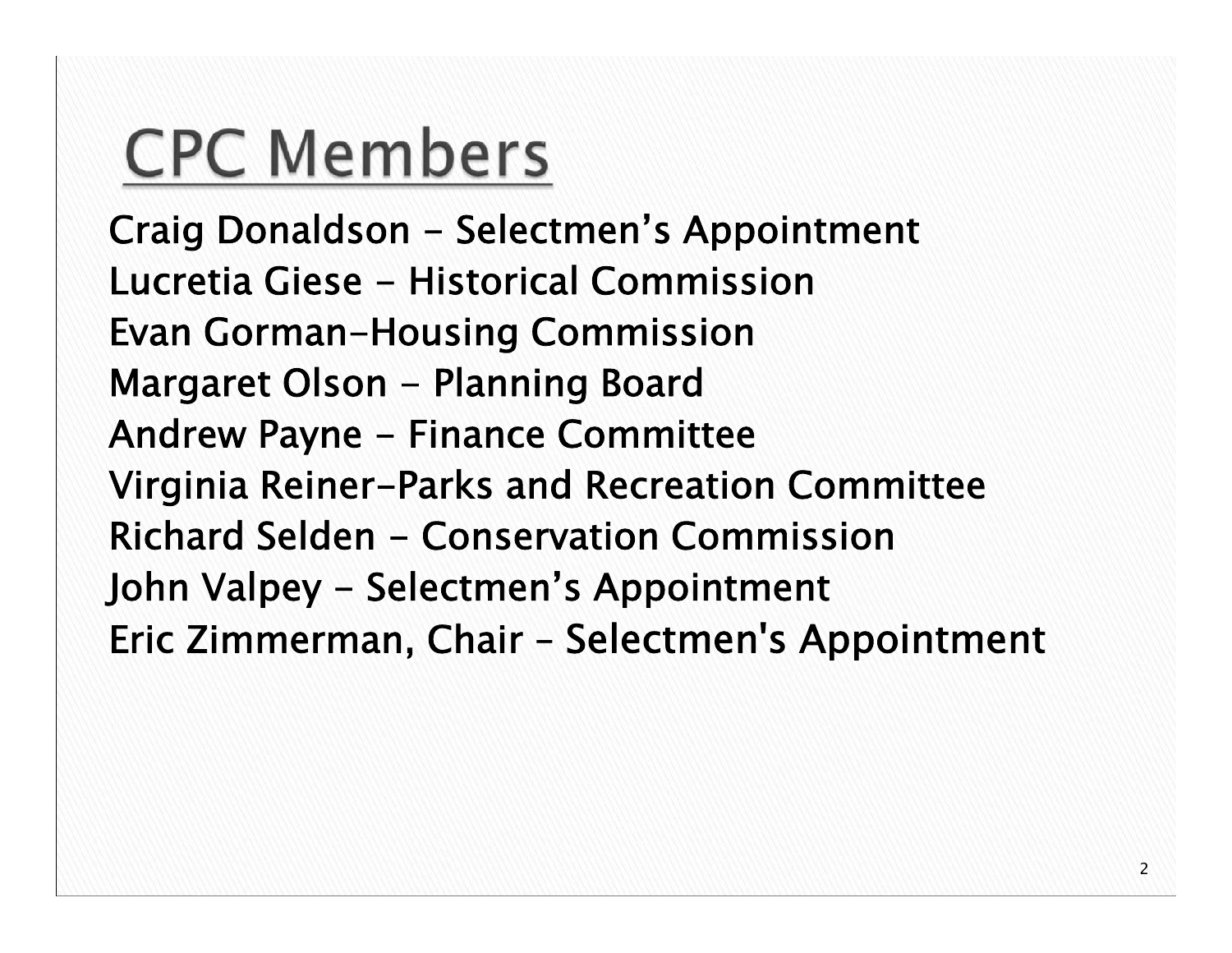**Historic Preservation Costs**

**Debt service Town Offices bond \$392,575**

**Pierce House Back-up Generator 16,480**

**Pierce House Decking & Carpentry 25,000**

**Pierce House Study of Wood Gutters 1,000**

**Pierce House Chimney Repair 12,000**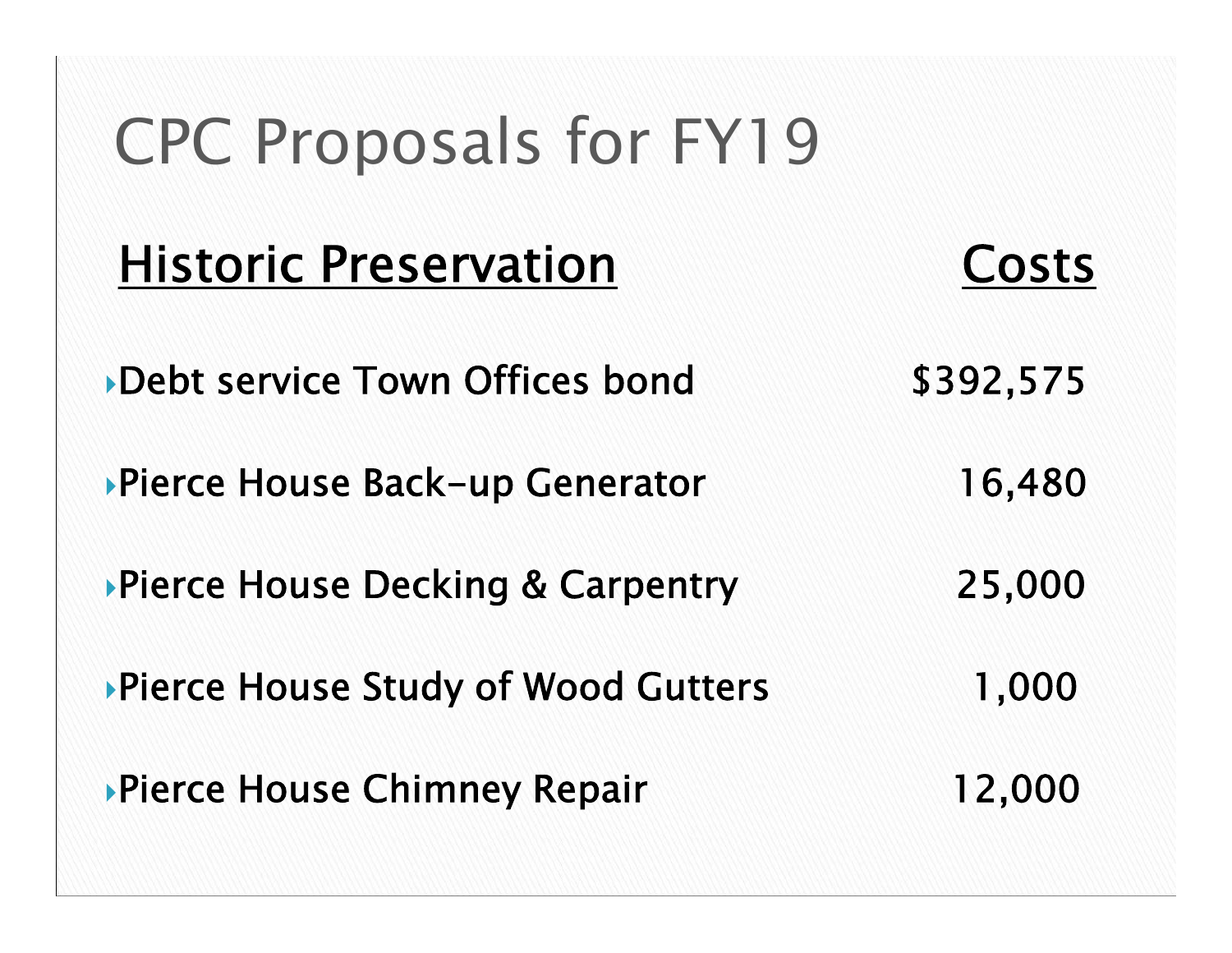| <b>Historic Preservation</b>              | Costs |
|-------------------------------------------|-------|
| ▶ Codman Farm Barn Fire Detection System  | 1,500 |
| <b>Battle Road Byway-Wayfinding Study</b> | 1,000 |
| ▶ Plan of the Town of Lincoln 1830        | 895   |
| ▶ Plan of Concord Road to Cambridge       | 3,445 |
|                                           |       |

**Assessors Valuation Lists 1861 and 1865 5,746**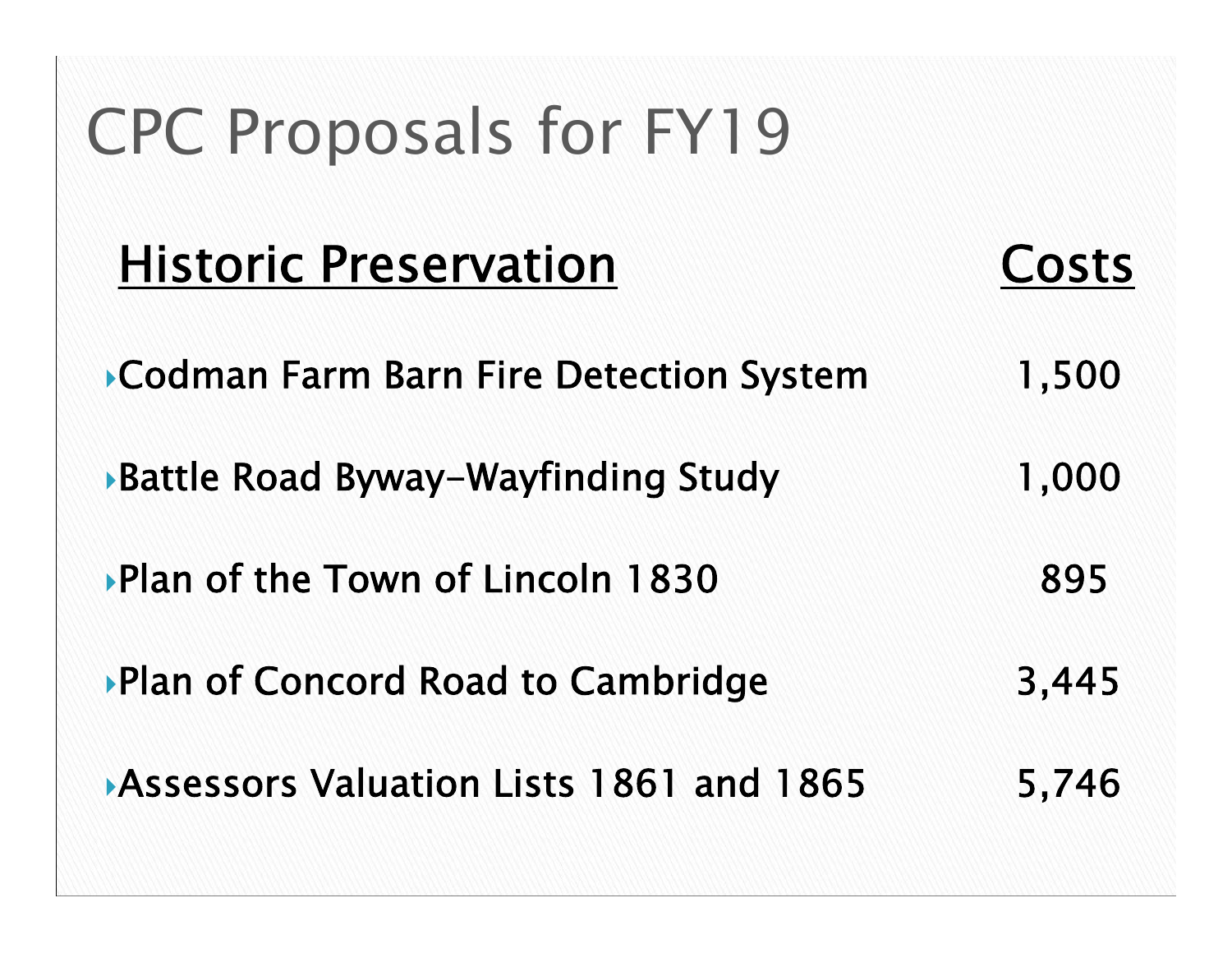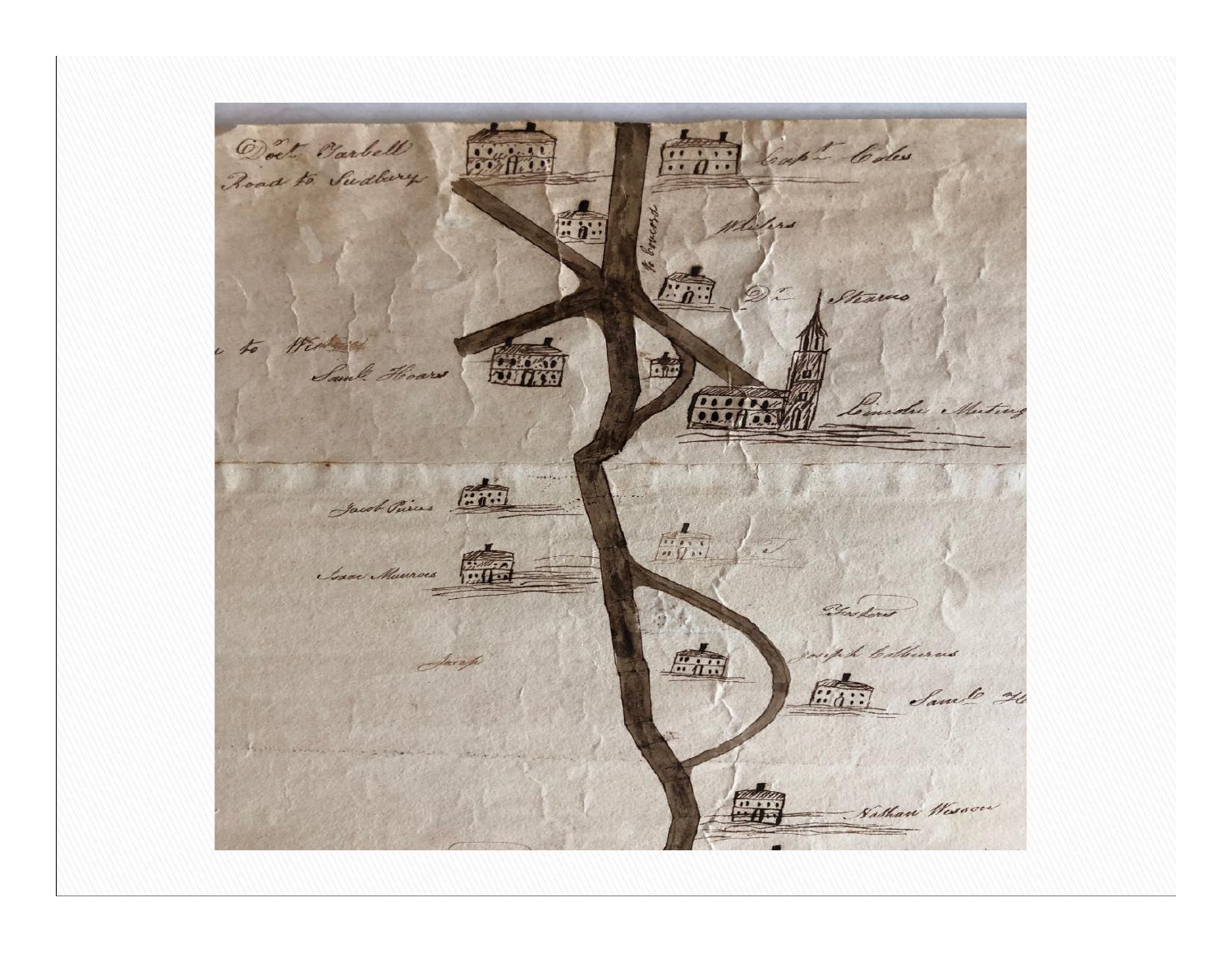| <b>Historic Preservation</b>                                                    | <b>Costs</b> |
|---------------------------------------------------------------------------------|--------------|
| <b>Plan of New County Road from Lincoln</b><br><b>Meetinghouse to Watertown</b> | 3,785        |
| $\triangleright$ Lincoln Library 1884 Entrance                                  | 6,500        |
| Total Historic Preservation:                                                    | \$469,926    |
|                                                                                 |              |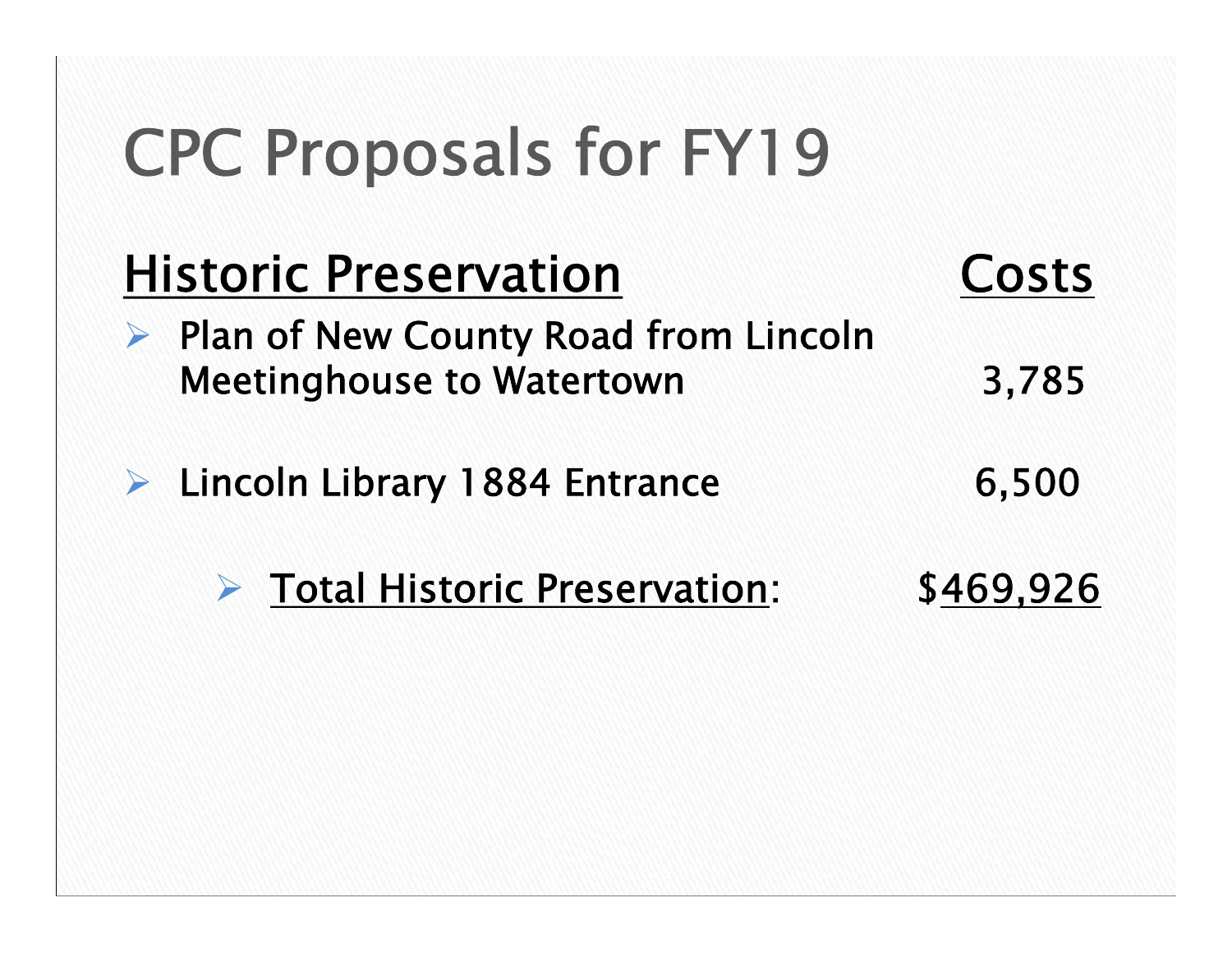**Open Space Costs**

**Land Acquisition -6 acres 100,000**

**Total Open Space: \$100,000**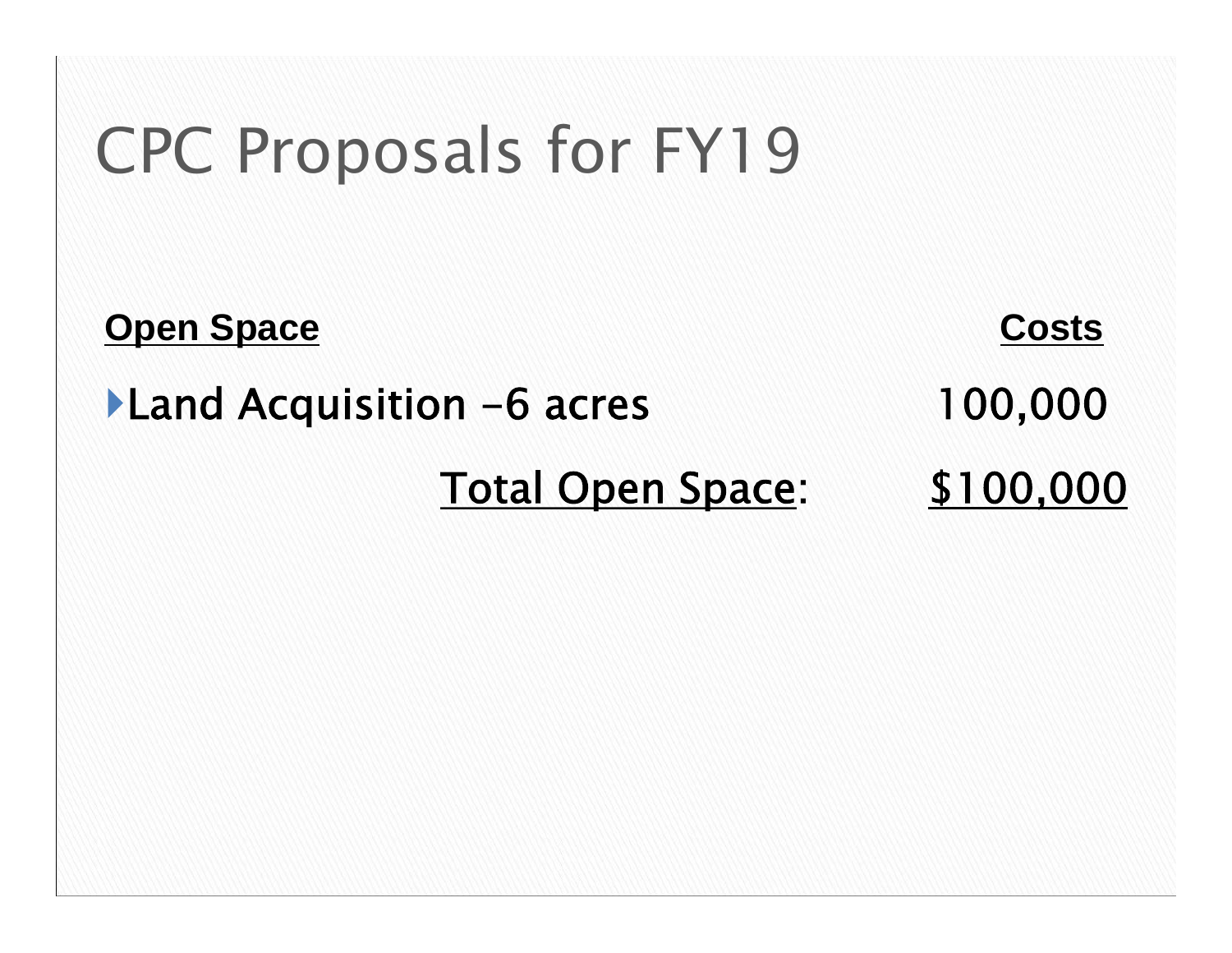#### **Affordable Housing**

**Affordable Housing Trust Fund Transfer \$278,329**

 **Affordable Housing Trust Fund-Remove Buy-down Restriction (\$140,000 in Trust)**

#### **Total Affordable Housing: \$278,329**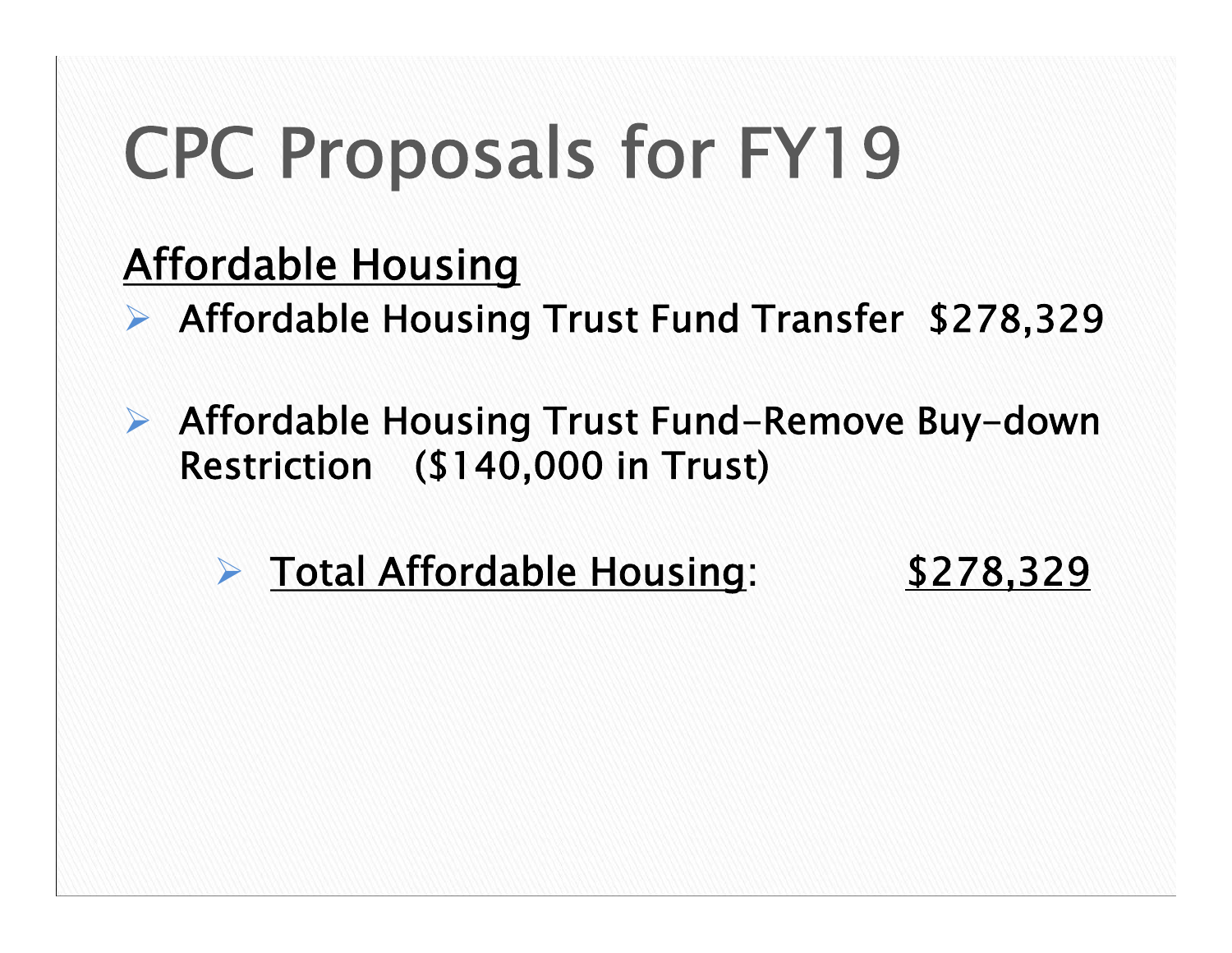# **Additional CPC Expenses**

- **Administrative Expenses 3,000**
- **Debt service on FY17 project 127,550**
- **10% Reserves – Housing 92,235**
	- **Total: \$222,785**